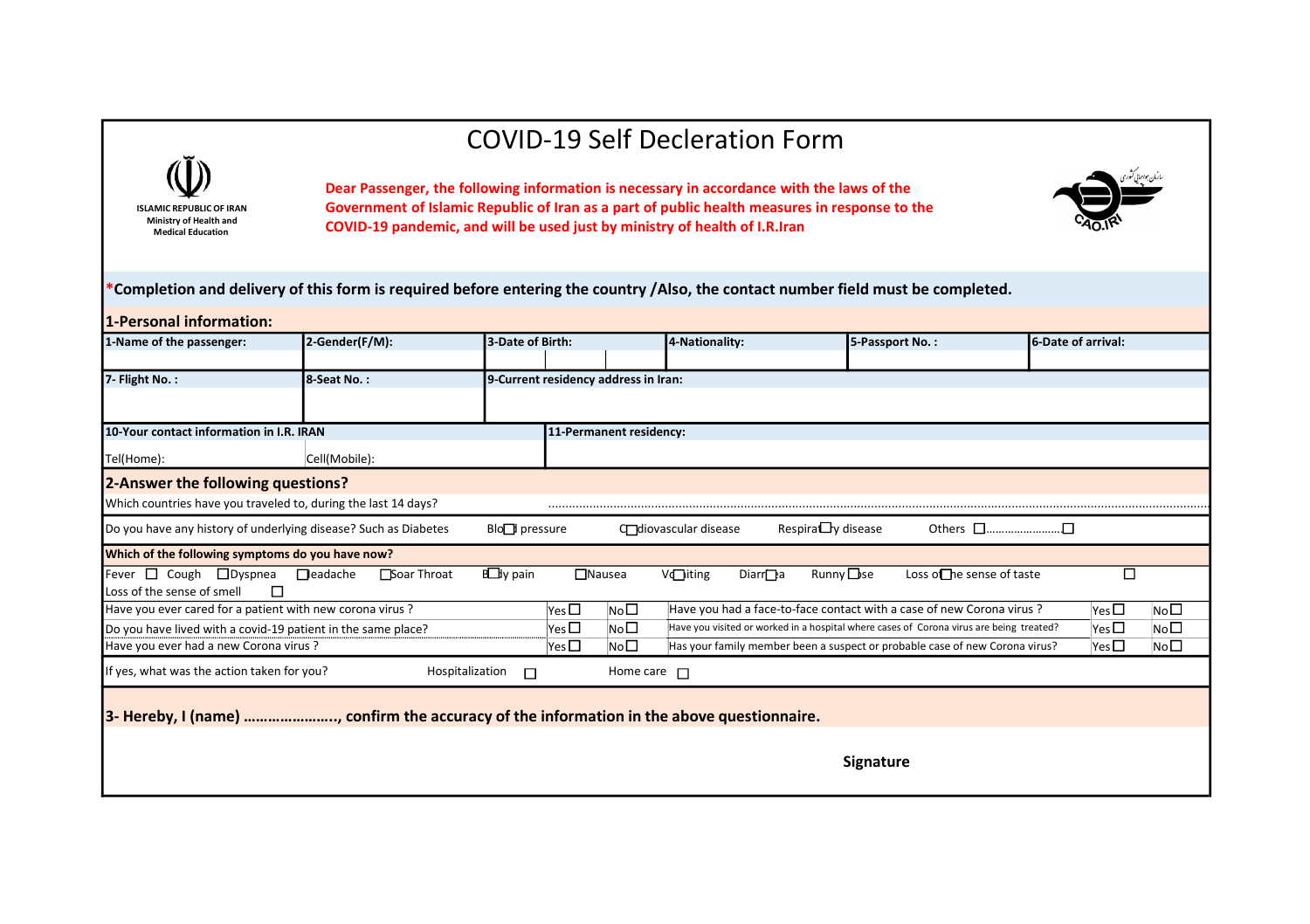

-1اطلاعات شخصي:

## فرم خوداظهاری بیماری کرونا ویروس جدید (COVID-19)

سازمان <sub>ت</sub>ىو*اسانى ڭ*ورى

مسافر گرامي، ارائه اطلاعات زير طبق قوانين دولت جمهوري اسلامي ايران و بمنظور حفظ سلامت عمومي ضروري بوده و بعنوان بخشي مستاند استفاده قرار خواهد كه استفاده قرار خواهد كرون كه شهردار خواهد گرفت. استفاده آيران و بمنطور خط سلامت عمومي صروری بوده و بعنوان بخشت<br>برای جهانی استفاده استفاده آن اقدامات بهداشت عمومي در پاسخ به همه گيری جهاني كروناو

## \* تكميل و تحويل اين فرم قبل از ورود به كشور الزاميست. *إ*ضمناً فيلد شماره تماس حتماً تكميل گردد.

| ، احترجات مەھمى.                                                                                                      |                               |                         |                                          |                 |                                                                                                       |                   |                    |           |
|-----------------------------------------------------------------------------------------------------------------------|-------------------------------|-------------------------|------------------------------------------|-----------------|-------------------------------------------------------------------------------------------------------|-------------------|--------------------|-----------|
| ۱-نام و نام خانوادگی:<br>٢-جنسيت(زن/مرد):                                                                             |                               | ٣-تاريخ تولد:           | ٤-مليت:                                  |                 | ∣ہ–کد ملی:                                                                                            | 1-شىمارە گذرنامە: |                    |           |
|                                                                                                                       |                               |                         |                                          |                 |                                                                                                       |                   |                    |           |
| ۷-تاریخ پرواز:                                                                                                        | ۹-شماره صندلی شما در هواپیما: | ۱۰-محل اقامت(در ایران): |                                          |                 | 11-شماره تلفن در ایران:                                                                               |                   | 12-محل اقامت دائم: |           |
|                                                                                                                       |                               |                         |                                          | منزل:           |                                                                                                       |                   |                    |           |
| ۸-شماره پرواز:                                                                                                        |                               |                         |                                          |                 |                                                                                                       |                   |                    |           |
|                                                                                                                       |                               |                         |                                          | موبايل:         |                                                                                                       |                   |                    |           |
| ٢-لطفاً به سوالات ذيل نيز ياسخ دهيد:                                                                                  |                               |                         |                                          |                 |                                                                                                       |                   |                    |           |
|                                                                                                                       |                               |                         |                                          |                 |                                                                                                       |                   |                    |           |
| در ۱۴ روز گذشته سابقه سفر به کدام کشورها را داشته اید؟ ذکر نمائید.                                                    |                               |                         |                                          |                 |                                                                                                       |                   |                    |           |
| آیا سابقه بیماری زمینه ای (دیابت، فشار خون، بیماری قلبی و عروقی، بیماری تنفسی و ) دارید؟ در صورت پاسخ مثبت نام ببرید. |                               |                         |                                          | بلى □<br>خیر ا⊒ |                                                                                                       |                   |                    |           |
| در حال حاضر کدامیک از نشانه های زبر را داربد؟                                                                         |                               |                         |                                          |                 |                                                                                                       |                   |                    |           |
| سرفه<br>◻<br>تب<br>п                                                                                                  | احساس تنگی نفس □              | سردرد □                 | گلودرد<br>$\Box$                         | بدن درد ا∟      | لرز [⊡                                                                                                | اسهال □           |                    | استفراغ [ |
| حالت تهوع □<br>آبريزش بينى □                                                                                          | از دست دادن حس چشابی ا—ا      |                         | از دست دادن حس بوبایی ا                  |                 |                                                                                                       |                   |                    |           |
| آیا تاکنون از بیمار مبتلا به کرونا وبروس جدید مراقب کرده اید؟                                                         | $\Box$ بلی                    | ∣خیر اساً               | یا تماس رو در رو با چنین فردی داشته اید؟ |                 |                                                                                                       |                   | بلى □              | خبر ا⊡    |
| یا با او در یک مکان زندگی کرده اید؟                                                                                   | بلى □                         | خیر □                   |                                          |                 | آیا در بیمارستانی که مواردی از کرونا وبروس در آن تحت درمان بوده، به عیادت بیمار رفته یا کار کرده اید؟ |                   | بلى □              | خير ا∟ا   |
| آیا تاکنون به بیماری کرونا ویروس جدید مبتلا شده اید؟                                                                  | ا بلى □                       | خیر ا∟ا                 |                                          |                 | آیا کسی از اعضای خانواده شما از نظر ابتلا به کرونا وبروس مشکوک(یا محتمل) میباشد؟                      |                   | بلى □              | خير ا∟ا   |
| در صورت پاسخ بلی، اقدامی که برایتان انجام شده چه بوده؟                                                                | بستری در بیمارستان            | П                       | درمان و اقامت در منزل                    |                 |                                                                                                       |                   |                    |           |
|                                                                                                                       |                               |                         |                                          |                 |                                                                                                       |                   |                    |           |
|                                                                                                                       |                               |                         |                                          |                 |                                                                                                       |                   |                    |           |
|                                                                                                                       |                               |                         |                                          | امضاء           |                                                                                                       |                   |                    |           |
|                                                                                                                       |                               |                         |                                          |                 |                                                                                                       |                   |                    |           |